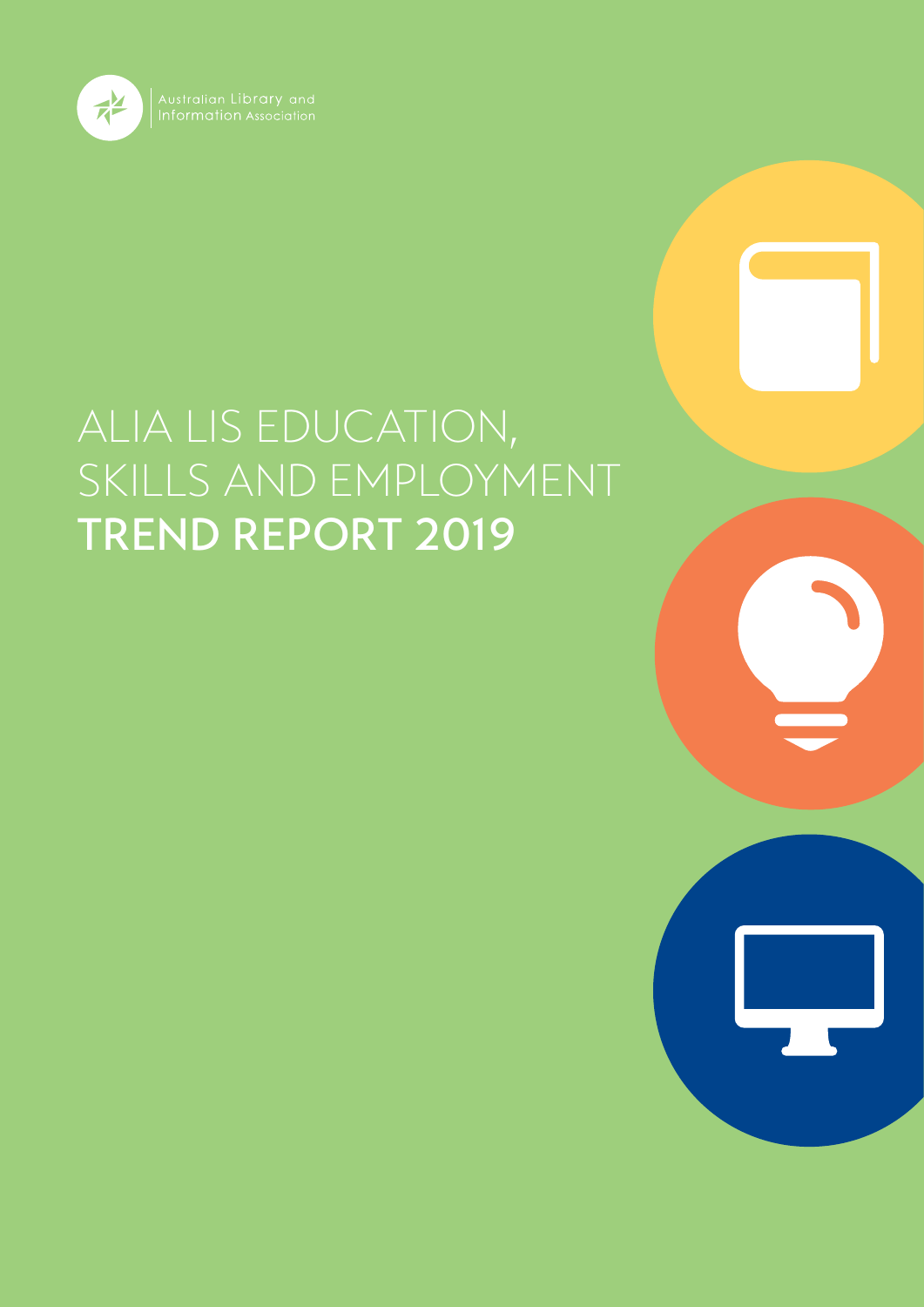# **CONTENTS**

| Introduction                               |   |
|--------------------------------------------|---|
| Key findings and interpretation of results | 5 |
| Detailed findings                          |   |
| Sources and links for more information     |   |

© 2020

Australian Library and Information Association *ALIA LIS Education, Skills and Employment Trend Report 2019* Canberra ACT, Australian Library and Information Association, January 2020 https://www.alia.org.au/employment-and-careers/alia-lis-education-skills-and-employment-trend-report For more information: education@alia.org.au





Australian Library and<br>Information Association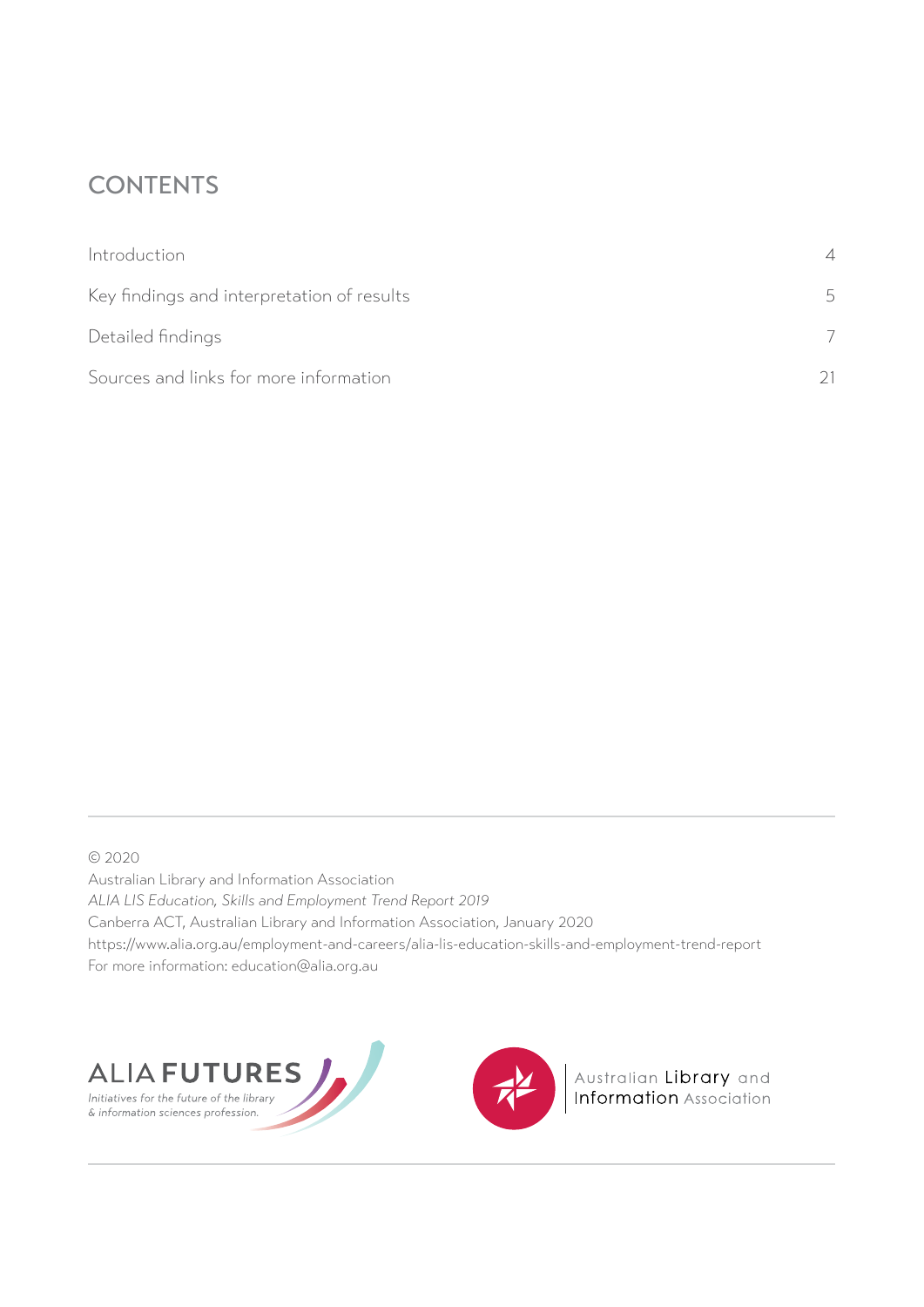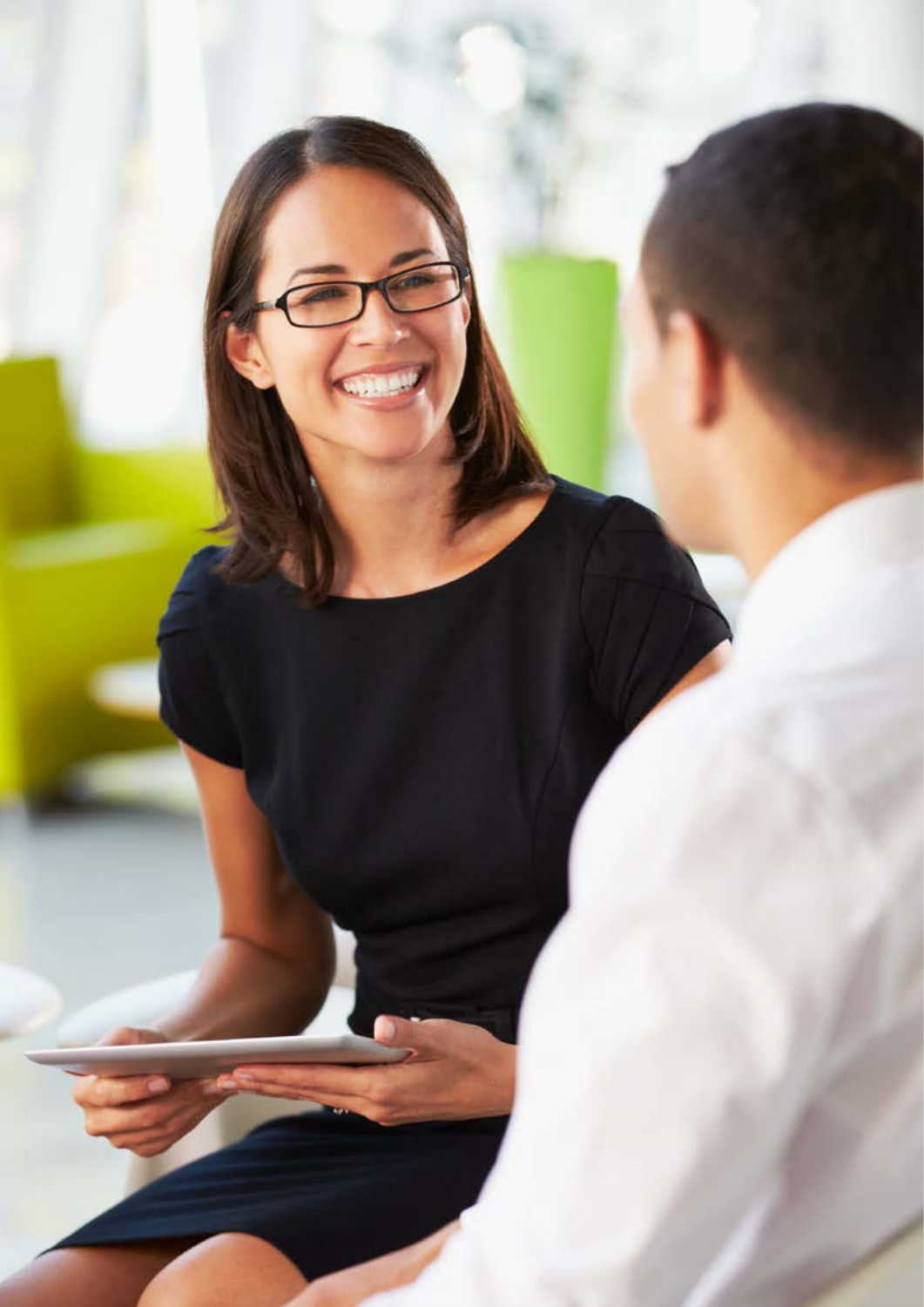# <span id="page-3-0"></span>INTRODUCTION

This is the sixth annual *ALIA LIS Education, Skills and Employment Trend Report*. Our intention is to provide students, educators, employees and employers with an understanding of the national library and information science (LIS) landscape, and the Association with the data we need to help inform our approach as the sector's peak professional body.

This 2019 report updates some of the statistics in the previous editions, using the latest figures from the Commonwealth Department of Education and The Department of Employment, Skills, Small and Family Business. In some sections we have included data for related fields (Gallery and Museum Technicians, Archivists, Curators and Records Managers).

It is useful to read this report in conjunction with the ALIA Workforce Diversity Trend Report 2019 at www.alia.org.au/sites/default/files/2019%20Workforce%20Diversity%20Trend%20 Report.pdf. In 2020 we will also publish the first ALIA Salary and Workplace Survey Report.

All the Trend Reports are available on the ALIA website www.alia.org.au/employment-andcareers/alia-lis-education-skills-and-employment-trend-report.

January 2020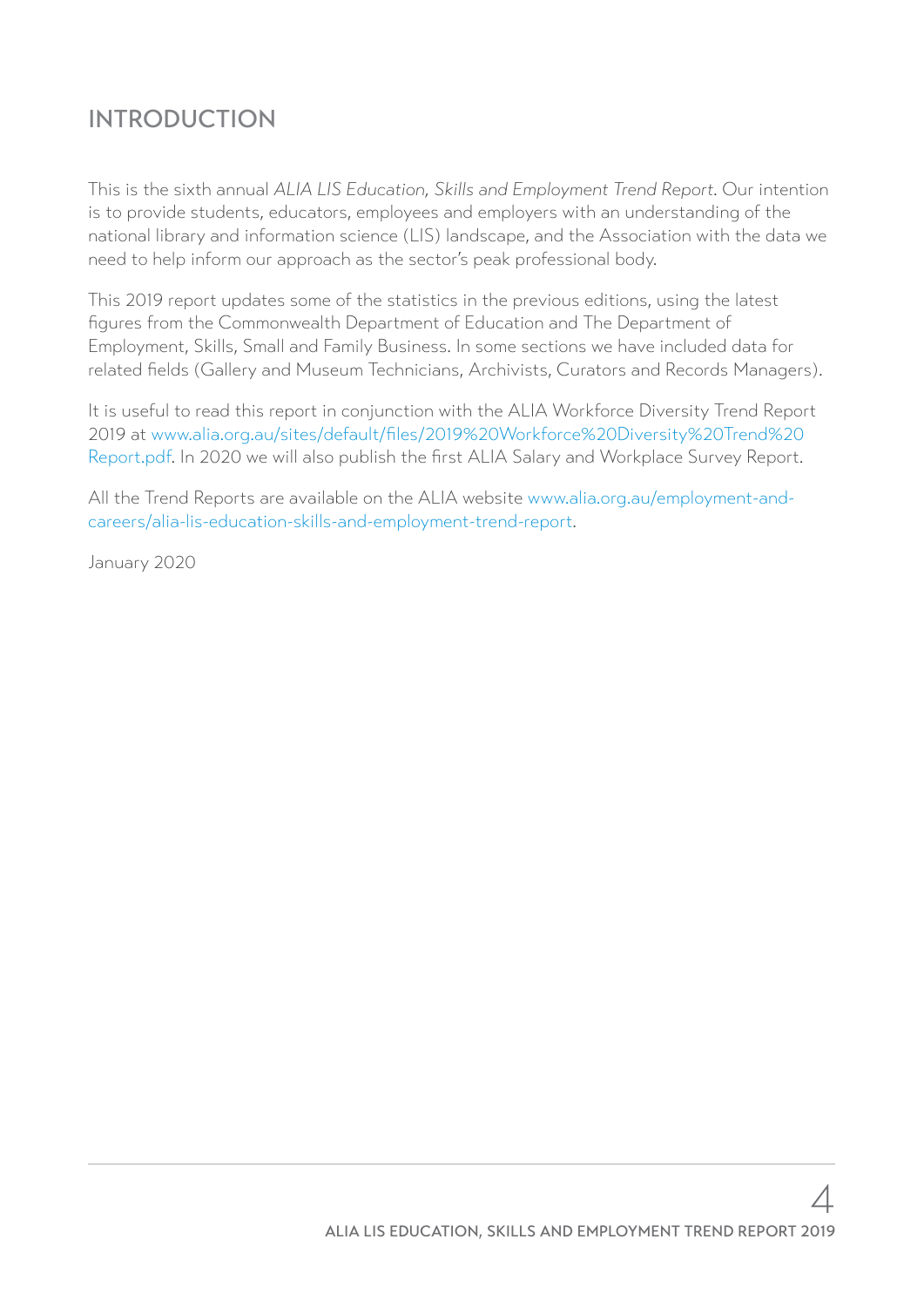# <span id="page-4-0"></span>KEY FINDINGS AND INTERPRETATION OF RESULTS

# THE FACTS

In 2019, there were nine Higher Education (HE) institutions offering 20 ALIA accredited courses, including Master's, Bachelor and Graduate Diploma. There were two universities, 13 TAFEs and one private RTO offering the 16 ALIA accredited Diploma of Library and Information Services courses, making a total of 25 accredited institutions and 36 accredited courses.

Based on Equivalent Full Time Student Load (EFTSL) for Higher Education, and Full Year Training Equivalent (FYTE) for vocational education and training (VET), 52% of LIS students are enrolled in Vocational Education and Training (VET) courses and 48% of students are enrolled in Higher Education courses. The most popular qualifications continue to be the Master's degree in Higher Education and the Diploma in the VET sector.

The number of LIS students enrolled in both ALIA accredited Higher Education courses and in VET continues to show a decline. In the 2018 Trend Report we asked, *Are we producing enough graduates to meet demand? At this stage it would appear yes, given employment demand and unemployment levels*. This comment still stands in this report. The projected employment growth for the five years to May 2024 for Librarians is 1.9%, -3.4% for Library Technicians and -10.5% for Library Assistants. However, the projected employment growth figures vary widely for the 2022, 2023 and 2024 projections so must be used with caution.

Part-time work remains a significant characteristic in our workforce with the majority, approximately 71% of Library Assistants working part-time, 55% of Library Technicians and just over one third of Librarians (39%). The number of females employed as Librarians, Library Technicians and Library Assistants is over 80% for each group.

The unemployment level for Librarians was below average when compared with other occupations, and the top two states in terms of the number of job opportunities continued to be NSW and Victoria.

As well as library and information service delivery positions, there were also approximately 1000 jobs working for the Australian industry partners who supply library and information related products.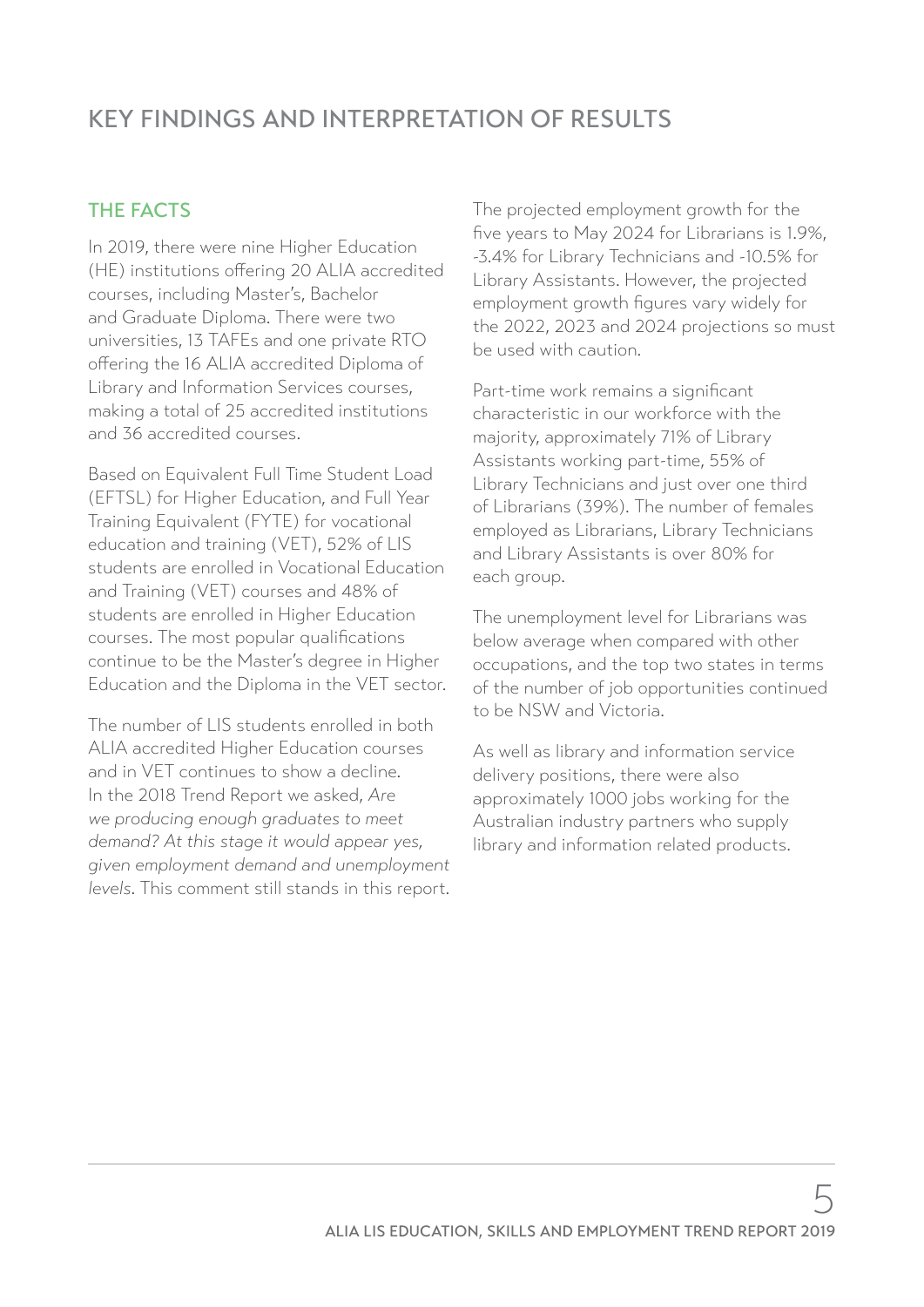### OUR INTERPRETATION

Library and information science (LIS) is an occupation with a relatively small, highly qualified workforce and an even smaller educational footprint. Although the LIS workforce is small, our sector has significant reach and profile. In the recent publication, *2019: A Year in Libraries* (a joint publication by National and State Libraries Australia (NSLA), the Australian Library and Information Association (ALIA) and the Australian Public Library Alliance (APLA), the following statistics were given;

- 13,650 library locations in metropolitan, regional and remote Australia,
- 27,500 workers in libraries and information services,
- 2.9 million users in communities. schools, universities, TAFEs, government departments, research agencies, hospitals, NGOs, law firms, banks, media channels, technology companies and other knowledge-based enterprises across Australia, and;
- \$2.8 billion is the estimated annual investment in library and information services in Australia.

The library and information sector remains an attractive employment choice but there is undoubtedly competition for jobs. The workforce tends to be fairly static, with a relatively small number of vacancies occurring. The global nature of work is moving to more casual and contract positions, and this is impacting on the sector.

There is no doubt that many courses are under pressure. The majority of LIS vocational and university courses have small cohorts and so face ongoing scrutiny given the tight economic imperatives within the HE and VET educational sector.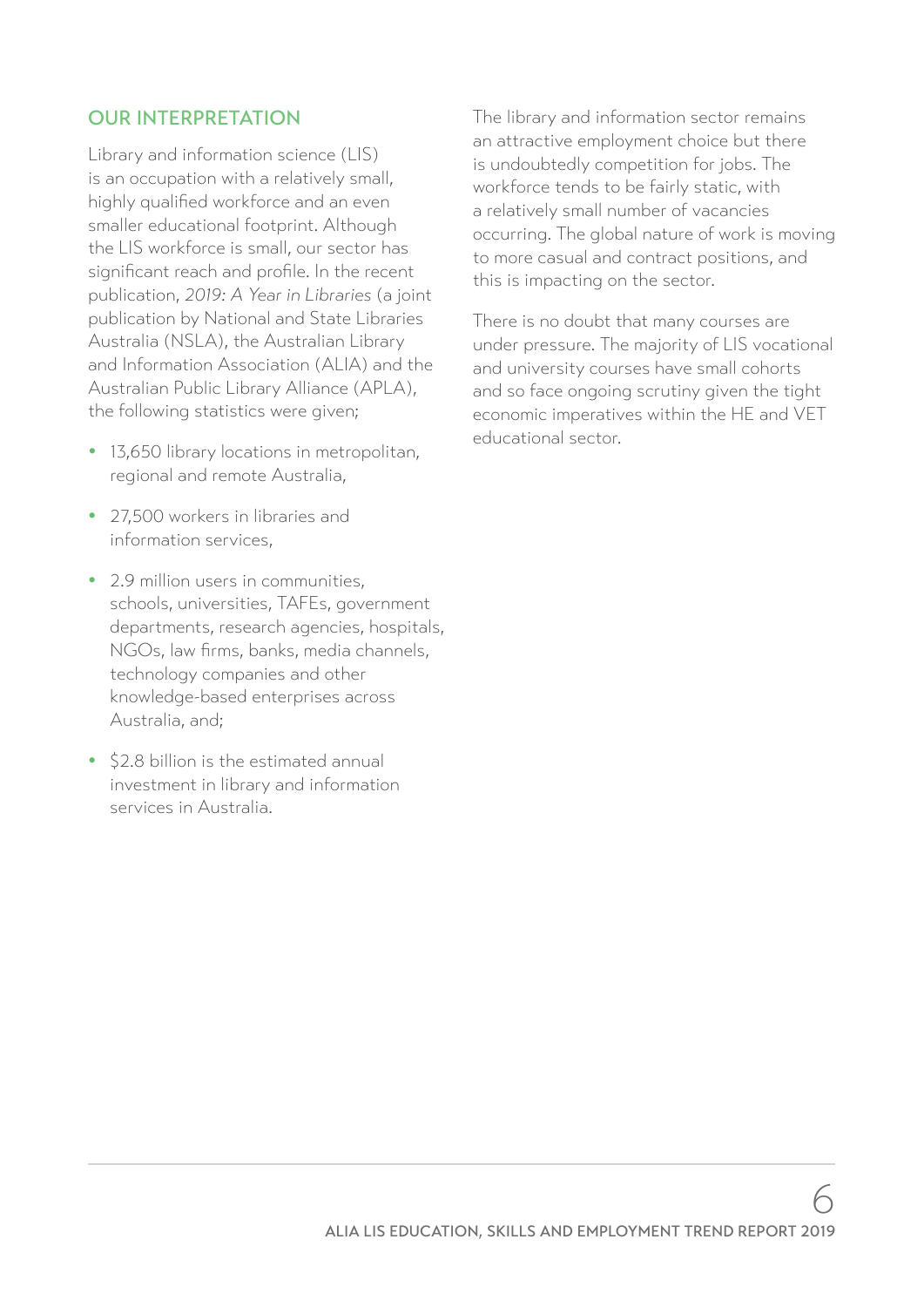# <span id="page-6-0"></span>DETAILED FINDINGS

### INSTITUTIONS PROVIDING LIS EDUCATION

ALIA accredited course listings:

- Librarians and Information Specialists (eligibility for ALIA Associate Membership AALIA)
- Library Technicians (eligibility for ALIA Library Technician Membership ALIATec)
- Teacher Librarians (eligibility for ALIA Associate Membership AALIA)
- no further intake

In 2019, there were nine institutions Higher Education institutions offering 20 ALIA accredited courses, including Master's, Bachelor and Graduate Diploma courses. This was down from 10 institutions in 2018, as Edith Cowen University courses were all taught out during 2018. Our prediction for 2020 offerings is for eight institutions offering 19 ALIA accredited courses, as the University of Canberra Masters courses was taught out in 2019 (not 2018 as previously notified due to a longer teach out period being required).

In late 2019 ALIA received confirmation that the Queensland University of Technology (QUT) Master of Education (Teacher-Librarianship) was no longer accepting enrolment and would teach out, leaving only one institution in Australia offering the Master of Education (Teacher Librarianship) — Charles Sturt University. The QUT course is being taught out, with the last graduates expected to complete by mid-2022.

During 2019 we were also notified that the Bachelor of Library and Information Management offered through Box Hill Institute would be discontinued and that the final student intake into the course was February 2019. The teach out period will be until the end of 2020.

There were universities, TAFEs and a private RTO offering 16 ALIA accredited Diploma of Library and Information Services courses, making a total of 25 accredited institutions and 36 accredited courses [figures 1 and 2].

In 2019 the Wollongong TAFE course was not offered. This course was delivered 100% online and students were transferred in 2019 to TAFE Digital, TAFE NSW's online platform, or offered alternative course offerings through TAFES in Sydney. This was a direct impact of the ongoing amalgamation of TAFEs in NSW to a one TAFE model.

Library Training Services Australia, the only private Registered Training Authority ceased offering the library courses including the Diploma during 2019, and any continuing students have transferred to TAFE courses.

In 2017, an update to the Training and Education (TAE) Training Package and ASQA requirements made it mandatory that all VET teaching staff were required to hold a current TAE40116 Certificate IV in Training and Assessment or, if they held the older TAE40110 qualification, to upgrade. The implementation date for new trainer and assessor credential requirements was 1 July 2019. This has affected some TAFE institutions which are having difficulty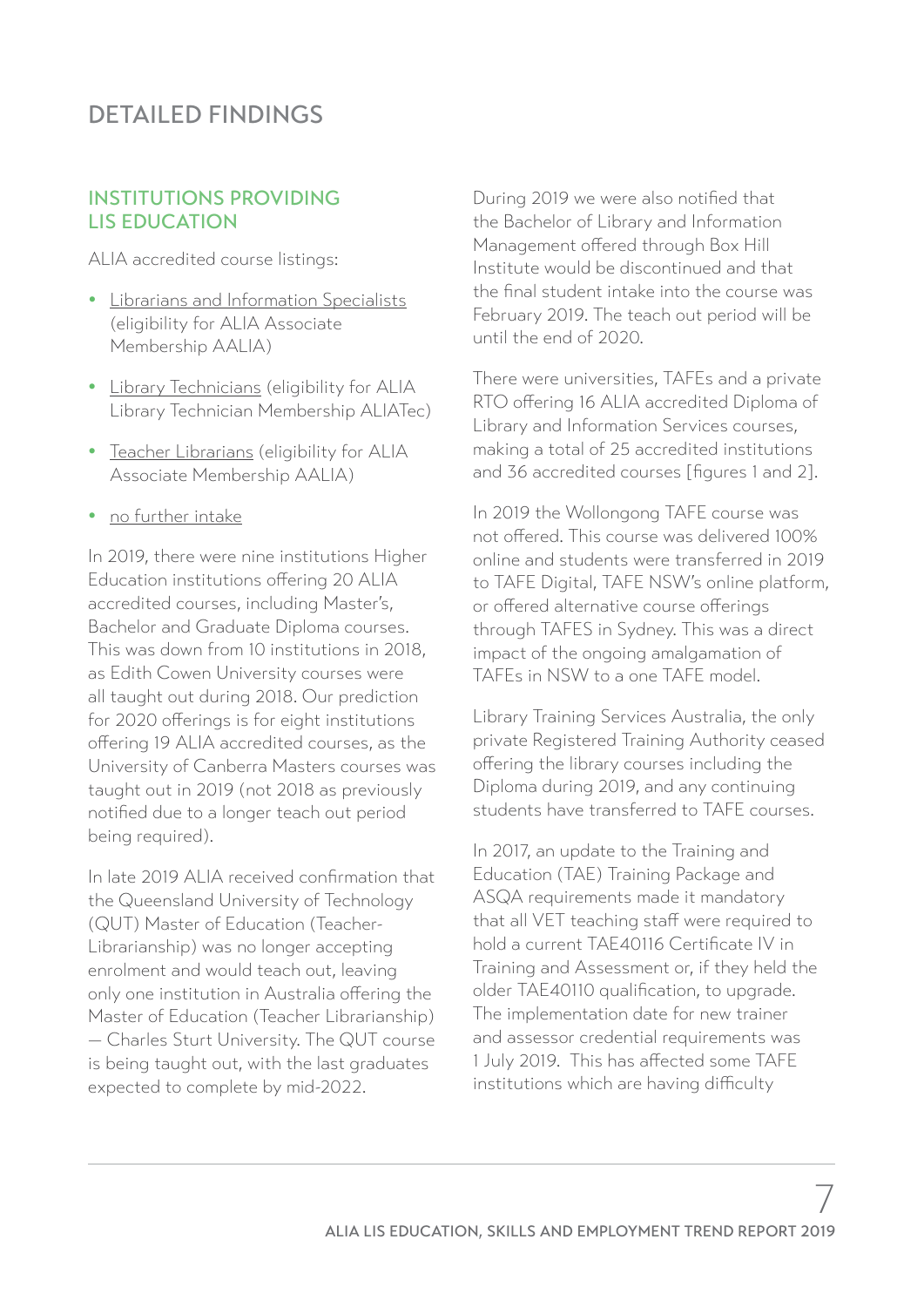recruiting staff with current Training and Assessment certificates.

One of the requirements of ALIA accreditation is the submission of an Annual Course Return. Comments from Annual Course Returns for 2018 show both Higher Education institutions and VET providers face increasing compliance demands and institutional internal restructuring due to funding cuts. This restructuring in many instances includes reduced staff numbers and hours. Permanent employees are often replaced by casual and contract employees. Educators are responding to the challenges with a mix of course flexibility and updated course offerings.

There are currently no ALIA accredited courses being offered in Tasmania, ACT or the Northern Territory. The majority of Diploma and Higher Education courses are available online, so location is no barrier to course delivery. Course fees vary between institutions, and with many being offered online, students are encouraged to 'shop around' to find the balance of a course that meets their needs and interests and is competitively priced.

Vocational courses continue to be reviewed with proposed changes to the Business Services Training package, and this work is on target to be completed during 2020. Much work is being done to update units and provide more choice for students and meet employer needs. This will increase the employment opportunities for graduates completing the Diploma of Library and Information Services. There is strong employer demand for excellent customer service and IT capabilities and skills.

During 2019 ALIA worked with Library Technician (LT) educators to support them in their role as Course Coordinators and released an *ALIA statement of support for the role of Course Coordinator in Vocational Education and Training*. In the next round of TAFE accreditation, due at the end of 2020, ALIA will be seeking assurance that administrative support is adequately funded and supported by the institution.

In late 2019, ALIA produced a paper, *The Future of LIS Education* and a survey in order to assess our current educational position and the size of the gap between where we are now and our vision. The results of this survey and a further iteration of the paper in 2020 will form the basis for the ALIA Education Summit, to be held on 4 May at the ICC in Sydney. At the ALIA Education Summit, we will bring together employers, educators, students and researchers to plan a future strategy for LIS education.

Figures 1, 2 and 3 all include courses being taught out.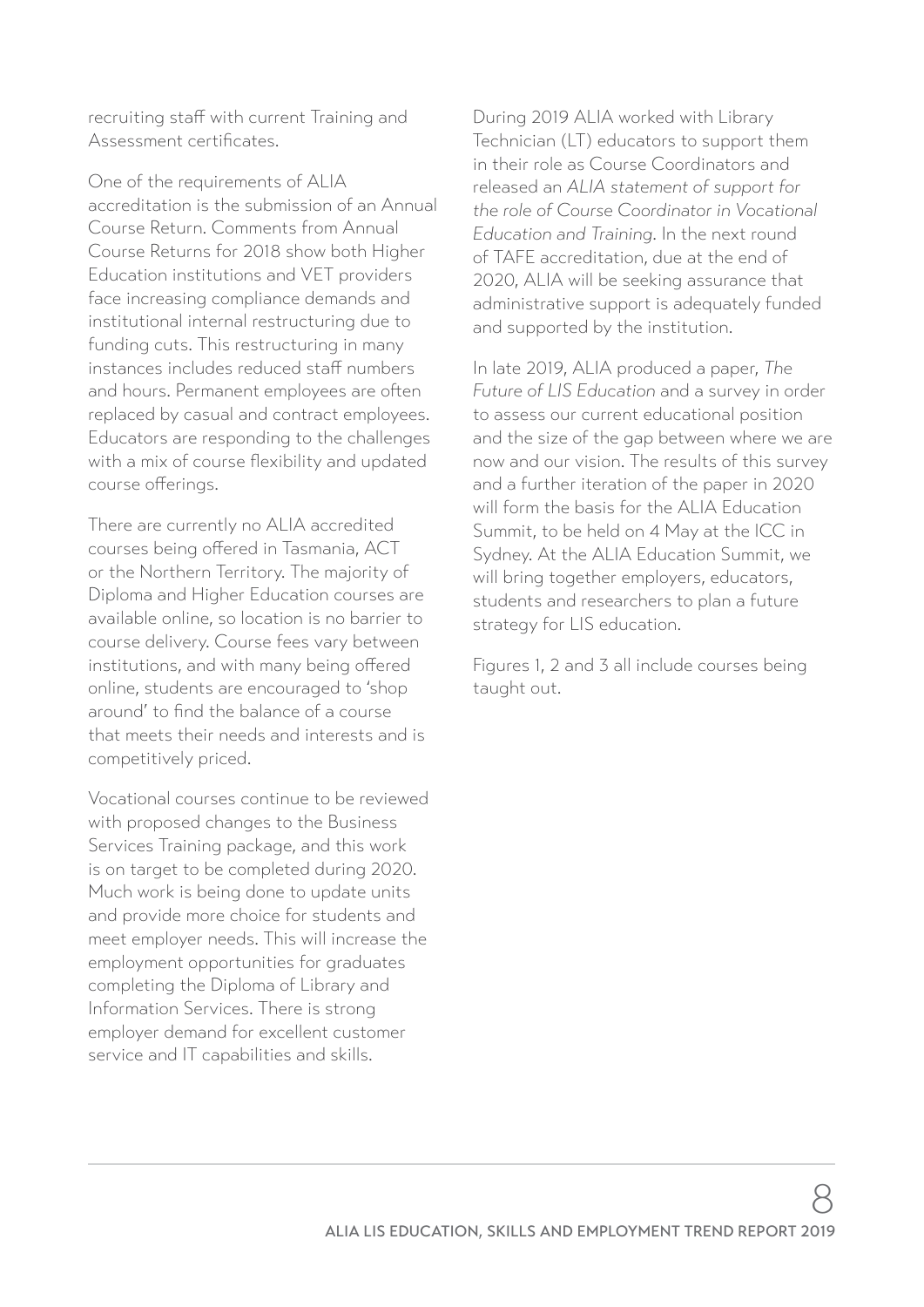

#### Figure 1: Number of ALIA accredited institutions





Source: ALIA course accreditation records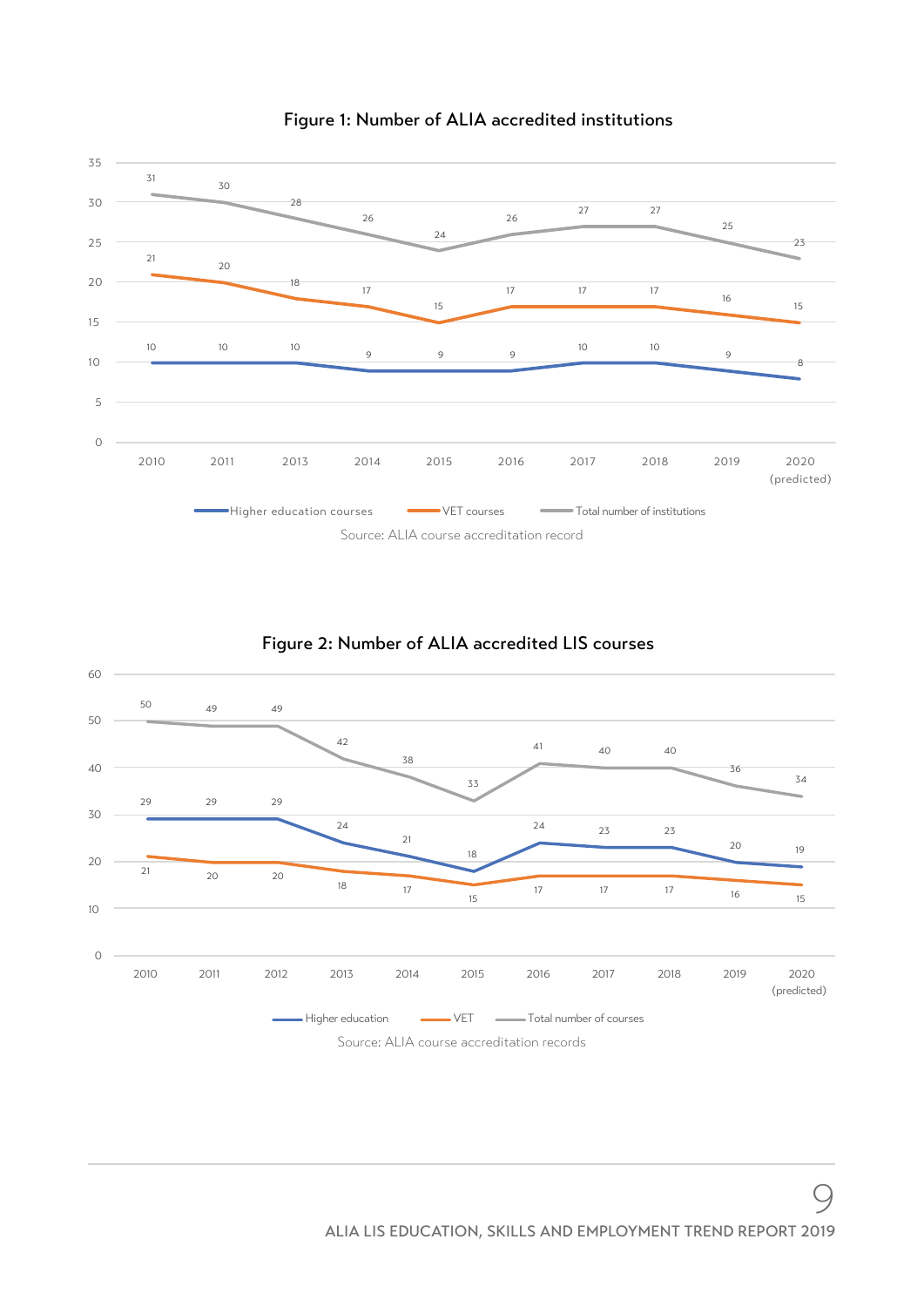

## Figure 3: ALIA accredited courses by state/territory

# LIS STUDENTS

Based on Equivalent Full Time Student Load (EFTSL) for Higher Education, and Full Year Training Equivalent (FYTE) for VET, 52% of students are enrolled in VET courses and 48% of students are enrolled in Higher Education courses. Figure 4 shows enrolments that include all LIS courses (Certificate II, Certificate III, Certificate IV, Diploma, Advanced Diploma, Bachelor, Graduate Diploma and Master's), while Figure 5 gives figures for ALIA accredited courses (Diploma and above). When Figure 5 is used, representing ALIA accredited courses, 61% of students are enrolled in Higher Education courses and 39% are enrolled in the Diploma (VET) course.

Postgraduate qualifications (graduate diploma and masters) continue to be the most popular LIS qualification in Higher Education (figure 6) with 550 out of 826 enrolled in postgraduate courses (EFTSL) at 66% of Higher Education courses. In the VET sector, program enrolments are fluctuating [figure 7]. The Diploma remained the most

popular qualification [figure 8]. The Diploma is a valued pathway to further study at the undergraduate level.

Using figures specially provided by the Department of Education and Training, we were able to go into further detail about Higher Education LIS students for this report. Figures 6, 9, 10, 11 and 12 show EFTSL numbers. The biggest drop in enrolments by discipline (figure 9) was in Librarianship and Information Management, (Field of Education type 091301) while enrolments for Librarian, Information Management, Curatorial Studies (Field of Education type 091300) and Teacher-Librarianship (Field of Education type 070107) remained steady.

The proportion of students who study part time has remained reasonably steady over the last 10 years with between 63% and 68% studying part time. In 2018 66% of students were studying part time (figure 11). The number of Commonwealth supported places peaked in 2011 at 757 places and has dropped steadily since then and was at 481 places in 2018 or 59% of total places (figure 12).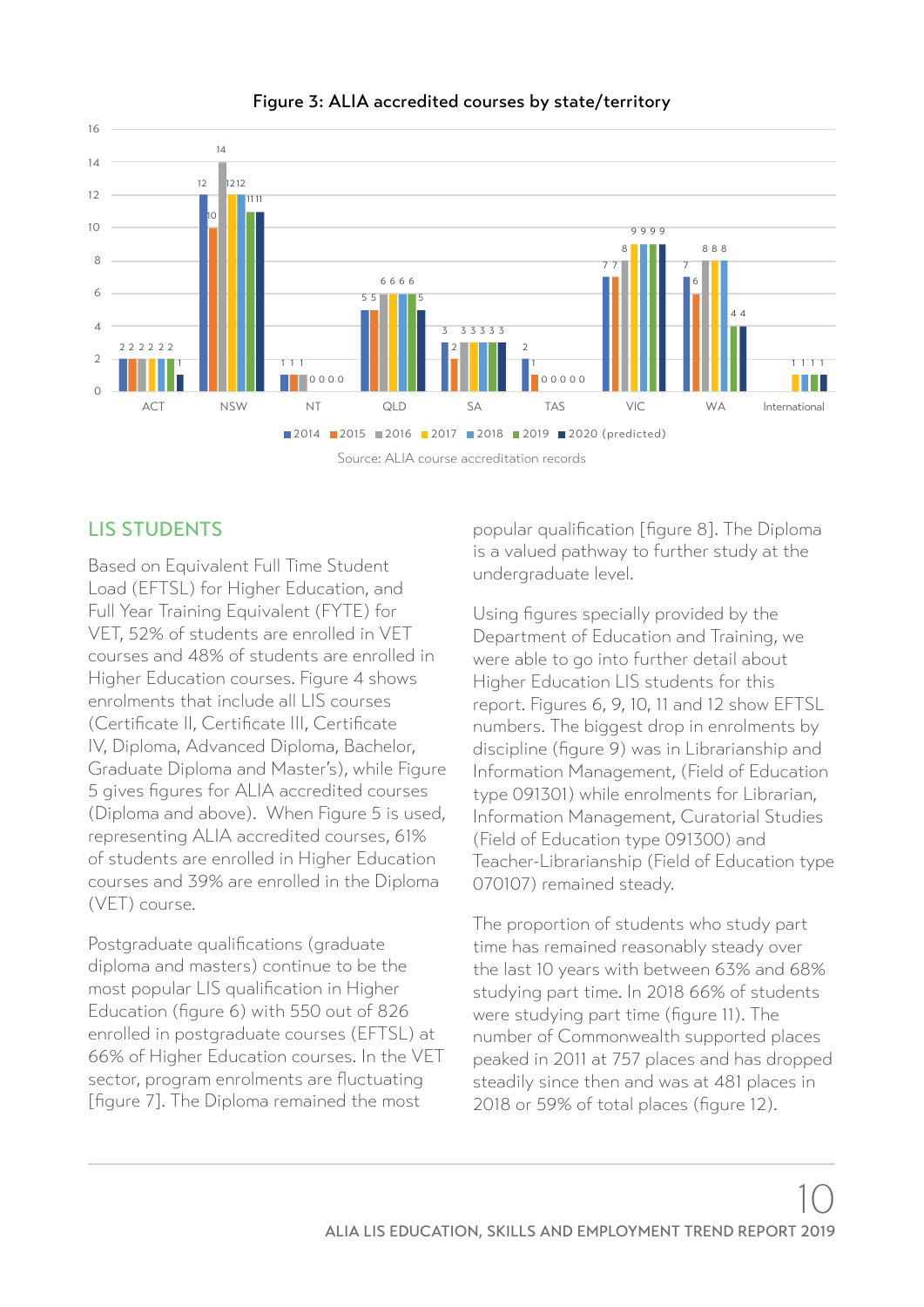

# Figure 4: Number of students enrolled in LIS courses in Australia (EFTSL HE) and (FYTE VET)

Source: Department of Education, National Centre for Vocational Education Research (NCVER).

Note: VET figures are FYTE or full year training equivalent = 720 hours. HE figures are EFTSL or equivalent full time student load



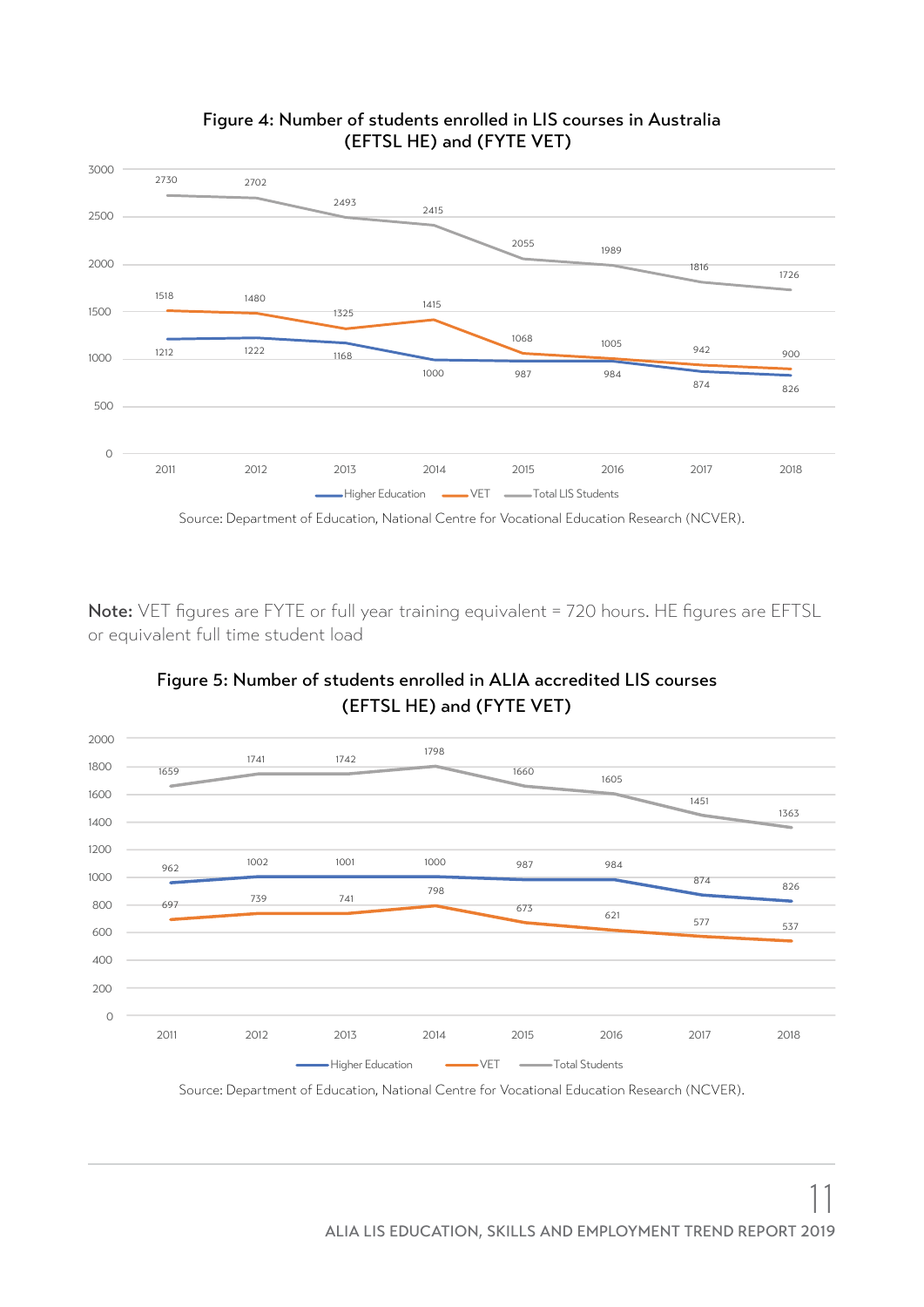

#### Figure 6: LIS Higher Education student numbers by level (EFTSL)



#### Figure 7: Total VET program enrolments and completions

Source: NCVER (past years figures updated)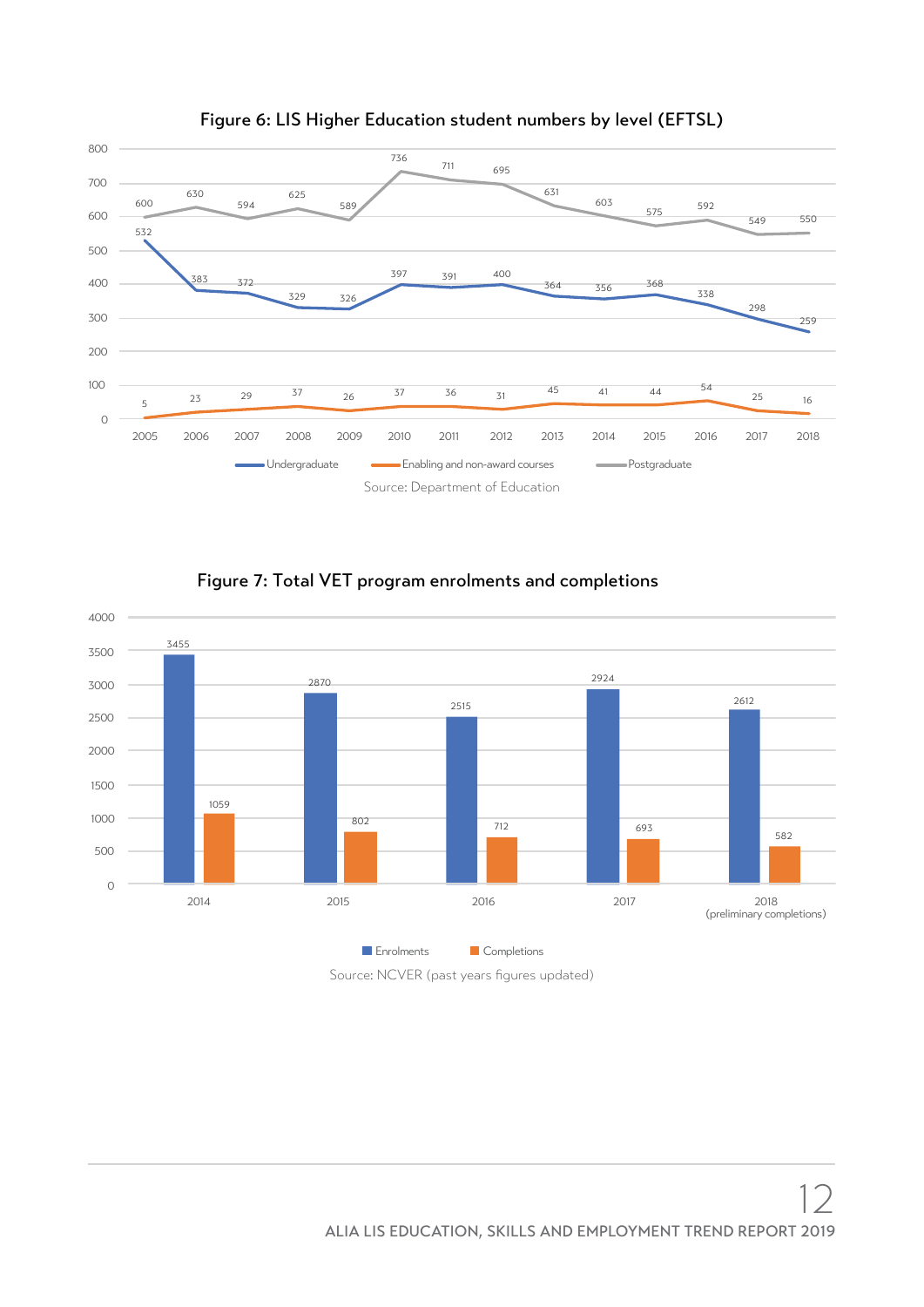

#### Figure 8: Number of VET students enrolled in Library, Information and Cultural Services courses at various levels (not FYTE)

Figure 9: LIS Higher Education student numbers by discipline (EFTSL)



Source: Department of Education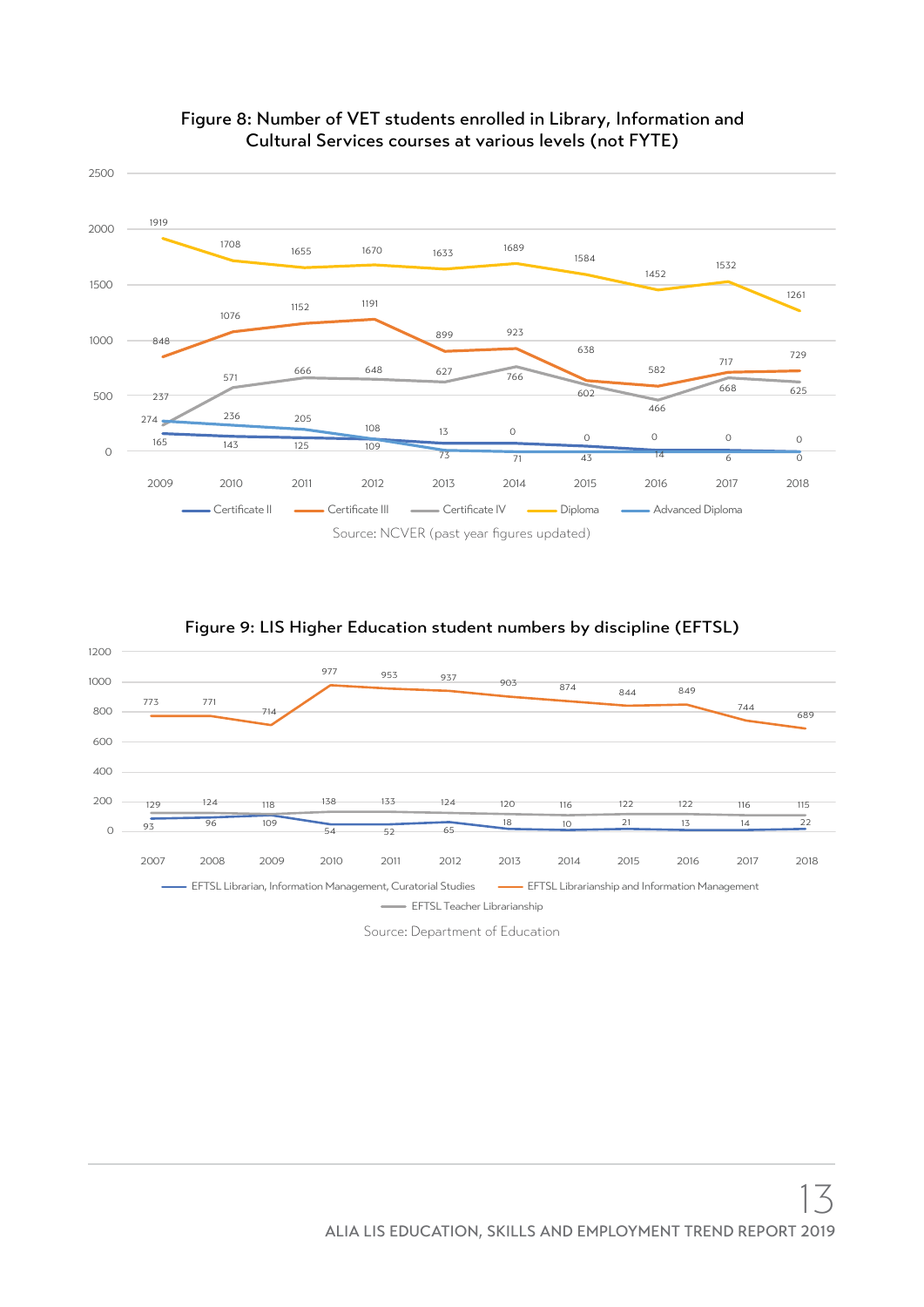

#### Figure 10: LIS Higher Education student numbers by mode of attendance (EFTSL)

Source: Department of Education



Figure 11: LIS Higher education student numbers - full time and part time (EFTSL)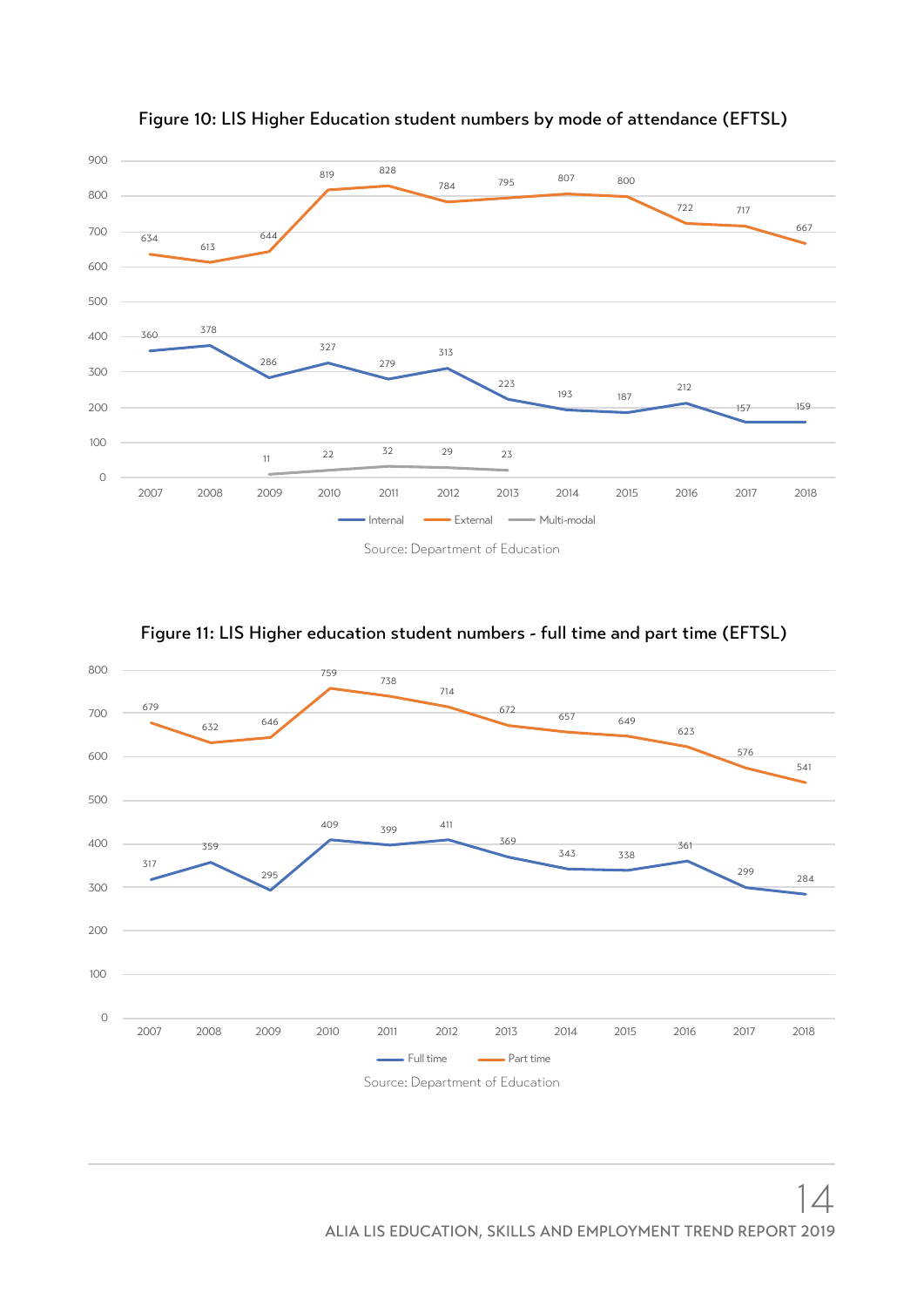

## Figure 12: LIS Higher Education student numbers by liability status (EFTSL)

Source: Department of Education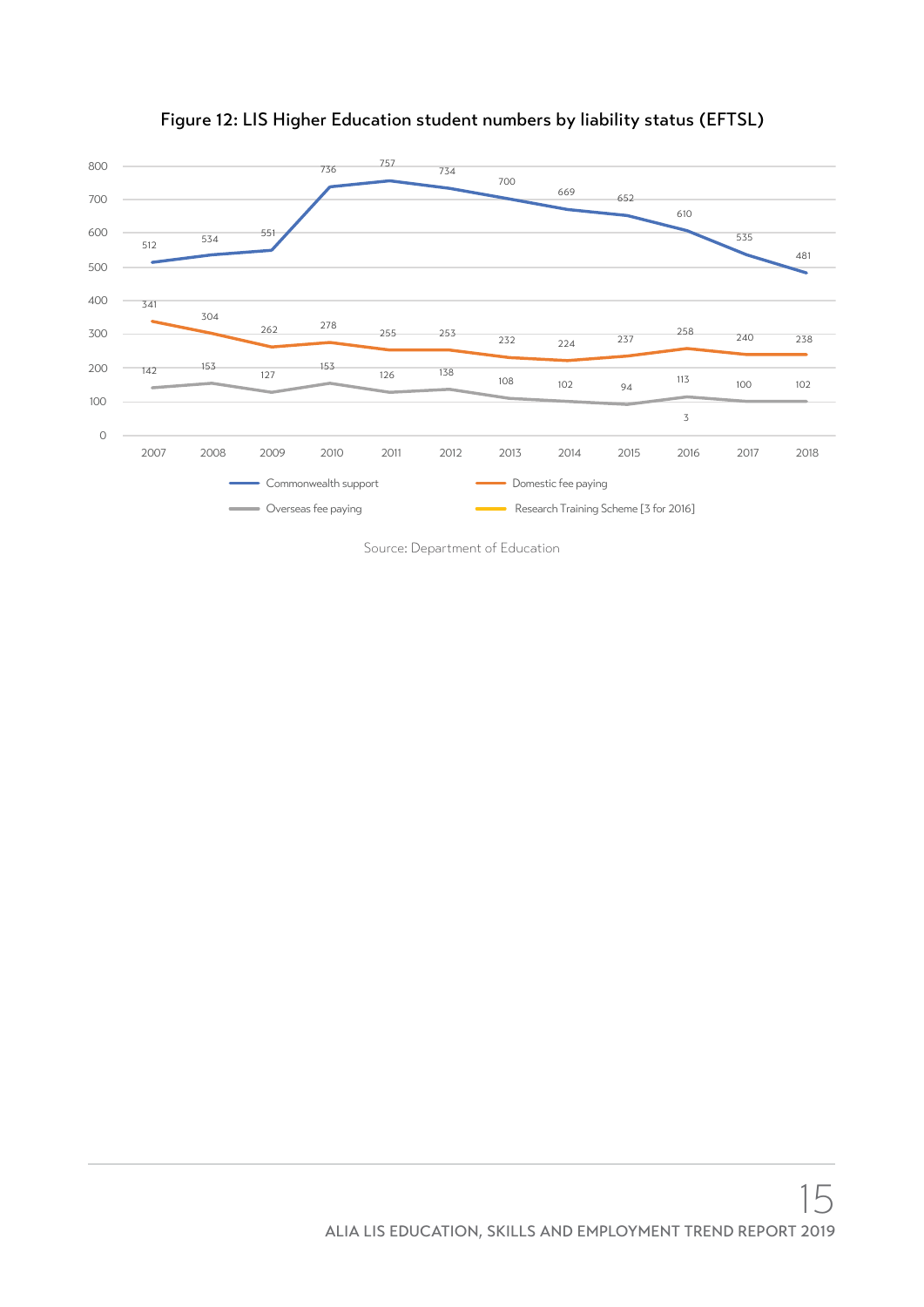## EMPLOYMENT

The figures from the Department of Employment, Skills, Small and Family Business Australian Jobs 2019 report [table 1, figures 13 and 14] have varied considerably over the past few years. We have included both the *Occupational Projections to May 2022*, the *Occupational Projections to May 2023* and *Occupational Projections to May 2024* to show the volatility of such projections. As such they must be used with caution. For example, the figures for Librarians are for an anticipated 15.6% projected employment growth five years to May 2022, a 6.4% projected employment growth to May 2023, and a 1.9% employment growth to May 2024 for Librarians. The figures for Library Technicians are -0.8% (to May 2022), - 3.5% (to May 2023) and -3.4% (to May 2024). The figures for Library Assistants are -13% (to May 2022), -4.4% (to May 2023) and -10.5% (to May 2024). Figures for Archivists, Curators and Records Managers fluctuate the most from 18.3% (to May 2022), -4.0% (to May 2023) and 4.7% (to May 2024).

The Department of Employment, Skills, Small and Family Business Occupation Matrix explains projected employment change as '… *the percentage change in employment expected over the five years. A large percentage growth in a small occupation will yield fewer new jobs than low growth in large*  *occupations. For example, 20% growth in an occupation that employs 300 people will create 60 new jobs. However, 5% growth in an occupation that employs 10,000 people will provide 500 new jobs. These estimates do not provide any guidance about the number of job seekers in each occupation. Although there may be a large number of new jobs, there may be strong applicant competition for available positions*'.

Due to the small numbers of people employed in the LIS sector, employment figures are difficult to analyse on a purely yearly basis and must be seen as part of a trend over time. The Department of Employment, Skills, Small and Family Business Australian Jobs 2019 states '*It is important to remember that the labour market can change quickly. It isn't easy to forecast future labour market conditions and it isn't advisable to base employment and training decisions solely on predicted shortages. It is better to train in an area in which you have an interest and aptitude than to choose a career solely based on expectations about future conditions*.'

Employment demand does vary across Australia. Anecdotal evidence continues to show that it can be difficult to fill qualified positions in rural or remote parts of Australia, and in the Northern Territory, Librarian is listed on the 2019 NT Skills Occupation Priority List.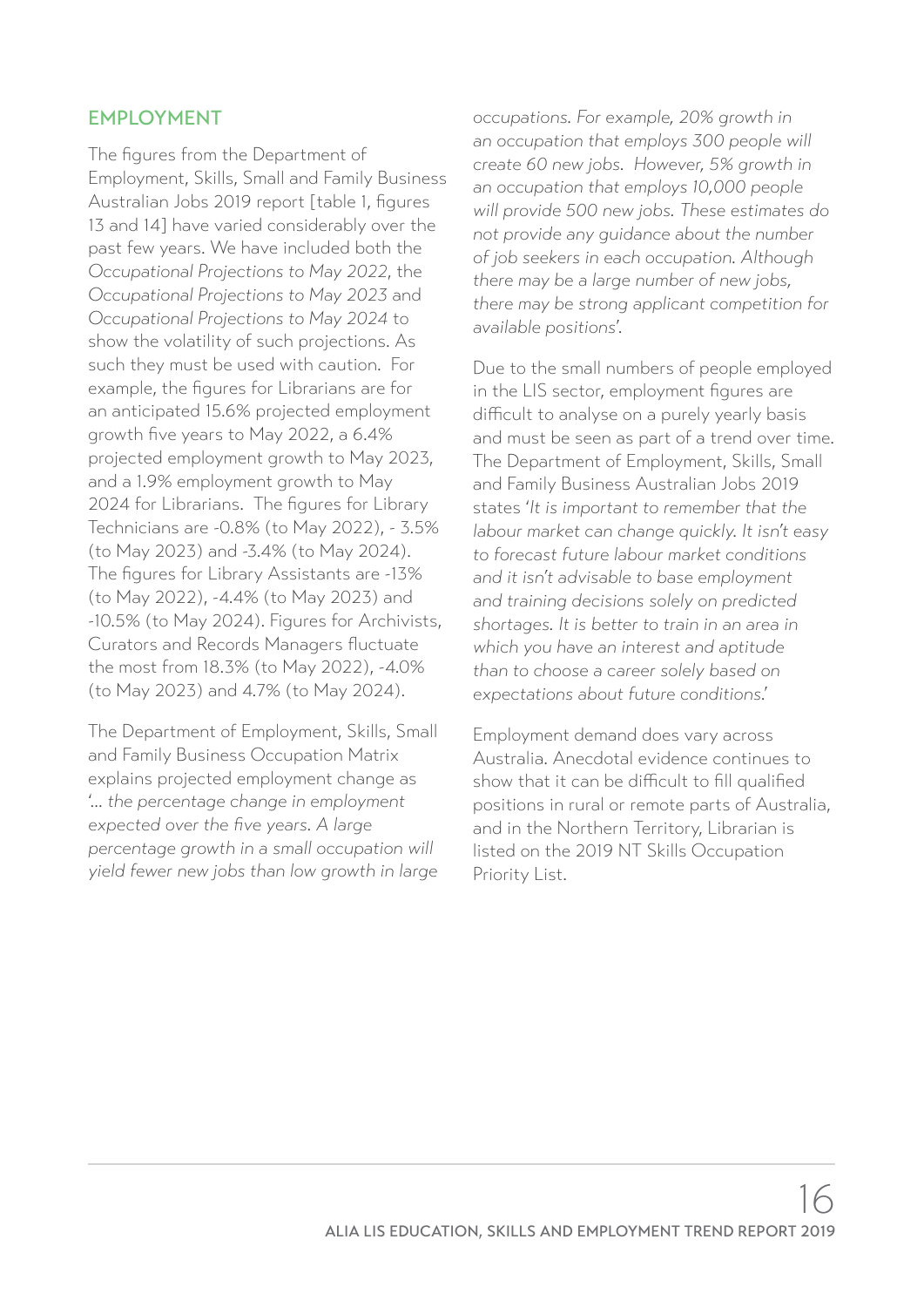#### Table 1: Characteristics of LIS employment

|                                                             | <b>Librarians</b><br>(ASIC 2246) | <b>Technicians</b><br>(ASIC 3993) | Library<br><b>Assistants</b><br>(ASIC 5997) | Archivists,<br><b>Curators and</b><br><b>Records</b><br><b>Managers</b><br>(ASIC 2242) |
|-------------------------------------------------------------|----------------------------------|-----------------------------------|---------------------------------------------|----------------------------------------------------------------------------------------|
| Number of jobs November 2010                                | 14900                            | 12500                             | 6800                                        | 8600                                                                                   |
| Number of jobs May 2017                                     | 12500                            | 6700                              | 6600                                        | 6600                                                                                   |
| Number of jobs November 2017                                | 13800                            | 7100                              | 7200                                        | 7200                                                                                   |
| Employment level May 2018                                   | 15400                            | 6600                              | 7200                                        | 5600                                                                                   |
| <b>Employment level May 2019</b>                            | 8900                             | 7600                              | 5500                                        | 10000                                                                                  |
| Projected employment level - May 2022                       | 14500                            | 6700                              | 5700                                        | 7800                                                                                   |
| Project employment level - May 2023                         | 16400                            | 6300                              | 6900                                        | 5400                                                                                   |
| Projected employment level - May 2024                       | 9100                             | 7300                              | 4900                                        | 10500                                                                                  |
| Projected employment growth -<br>five years to May 2022 (%) | 15.6%                            | $-0.8\%$                          | $-13%$                                      | 18.3%                                                                                  |
| Projected employment growth -<br>five years to May 2023 (%) | 6.4%                             | $-3.5%$                           | $-4.4%$                                     | $-4.0\%$                                                                               |
| Projected employment growth -<br>five years to May 2024 (%) | 1.9%                             | $-3.4%$                           | $-10.5%$                                    | 4.7%                                                                                   |
| Future growth * (Job Outlook website as<br>at 13.9.2018)    | very strong                      | stable                            | decline                                     | very strong                                                                            |
| Future growth * (Job Outlook website as<br>at 8.11.2019)    | moderate                         | decline                           | decline                                     | decline                                                                                |
| Unemployment level compared with                            | below                            | average                           | below average                               | below average                                                                          |
| other occupations (Job Outlook website<br>as at 8.11.2019)  | average                          |                                   |                                             |                                                                                        |
| Median age                                                  | 51                               | 51                                | 49                                          | 46                                                                                     |
| Working part time                                           | 39%                              | 55%                               | 71%                                         | 31%                                                                                    |
| Female                                                      | 84%                              | 86%                               | 87%                                         | 71%                                                                                    |
| Skill level <sup>1</sup>                                    | $\mathbb{1}$                     | $\overline{2}$                    | $\overline{4}$                              | $\left  \right $                                                                       |

Source: The Department of Employment, Skills, Small and Family Business 2019

\*From Job Outlook based on projections to 2024 (as at November 2019) [joboutlook.gov.au/Occupation.aspx?search=&code=2242](http://joboutlook.gov.au/Occupation.aspx?search=&code=2242) [joboutlook.gov.au/Occupation.aspx?search=&code=2246](http://joboutlook.gov.au/Occupation.aspx?search=&code=2246) [joboutlook.gov.au/Occupation.aspx?search=&code=3993](http://joboutlook.gov.au/Occupation.aspx?search=&code=3993) [joboutlook.gov.au/Occupation.aspx?search=&code=5997](http://joboutlook.gov.au/Occupation.aspx?search=&code=5997)

1 Skill level 1 is commensurate with a Bachelor degree or higher qualification; 2 is commensurate with an Advanced Diploma or Diploma; 4 is commensurate with a Certificate II or III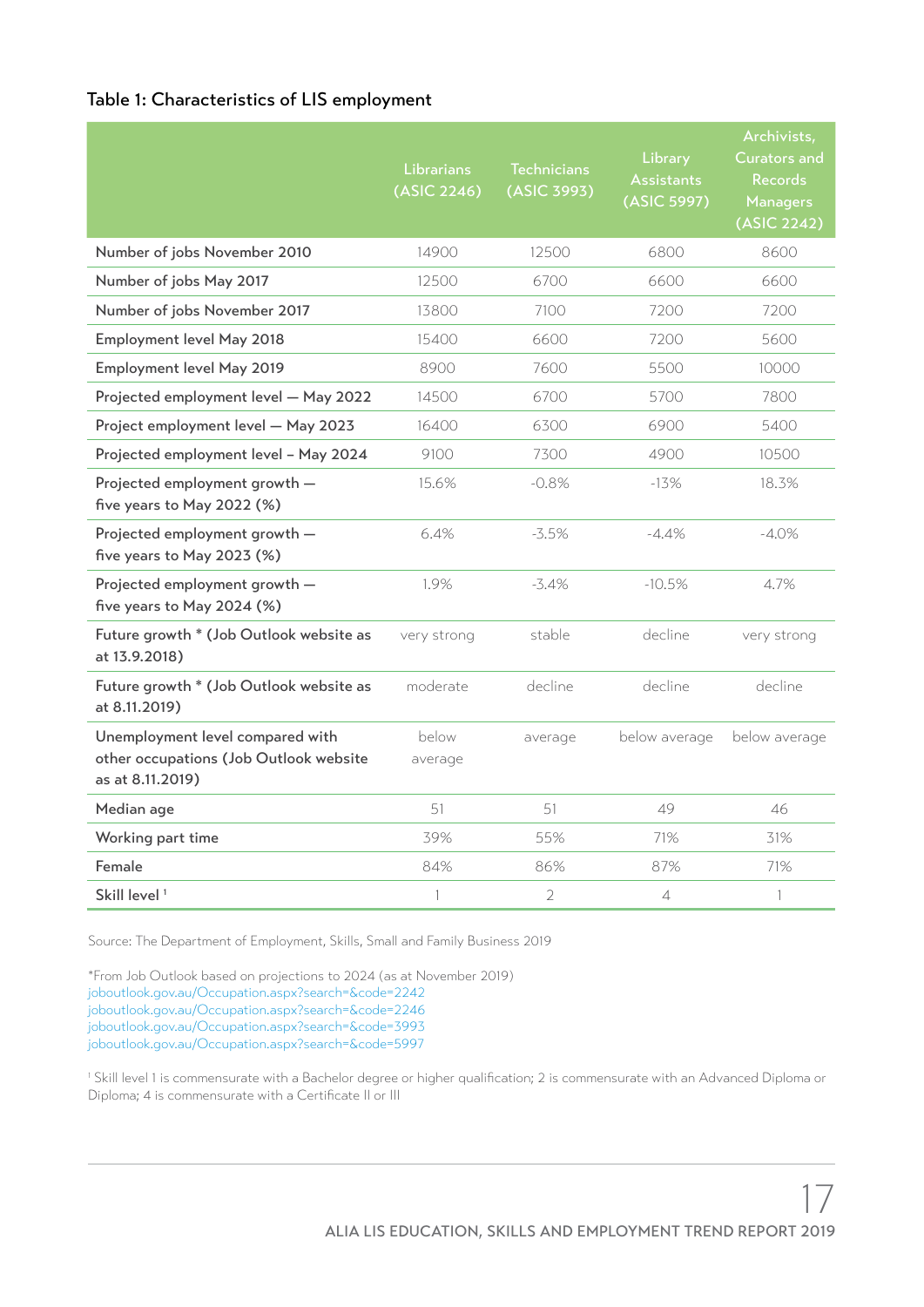

## Figure 13: Total number of position for librarians, library technicians and library assistants

Source: The Australian Government Department of Employment, Skills, Small and Family Business (formerly Department of Jobs and Small Business) for May 2019 and May 2024 figures. Other figures sources from previous Australian Jobs publications

Figure 13 includes Librarians (ASIC 2246), Technicians (ASIC 3993) and Library Assistants (ASIC 5997), but do not include figures for Archivists, Curators and Record Managers (ASIC 2242)



## Figure 14: Number of positions for library and information fields

Source: The Australian Government Department of Employment, Skills, Small and Family Business (formerly Department of Jobs and Small Business) for May 2019 and May 2024 figures. Other figures sources from previous Australian Jobs publications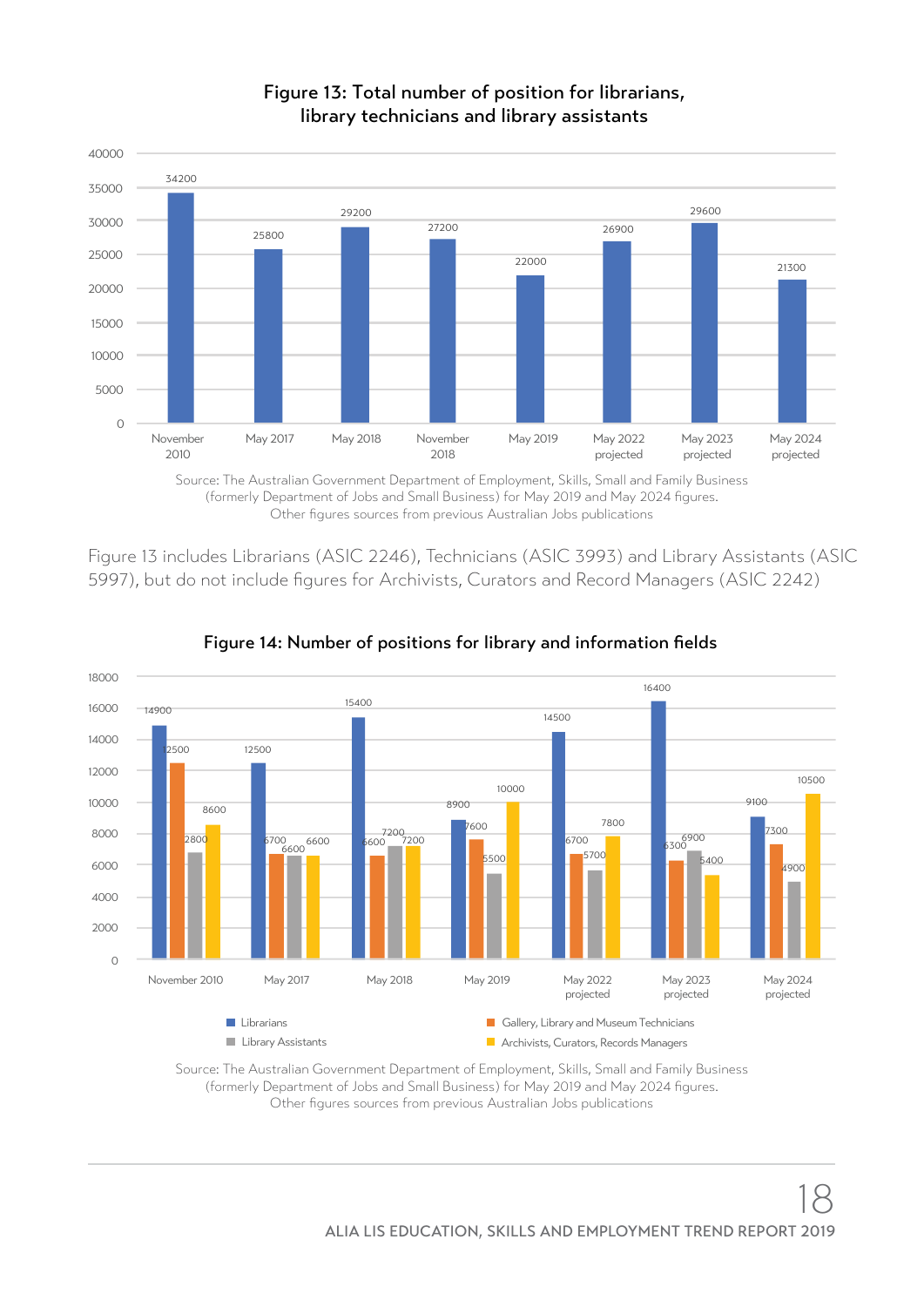The comparison of job vacancies for library and other information professionals between 2010 and 2019 showed a reasonably steady demand for employees in this sector [figure 15]. Looking at the state and territory breakdown [figure 16], there were greater opportunities and some growth in vacancies in New South Wales and Victoria. Other states remained steady, but there were decrease in both territories (note, small numbers).



Figure 15: Comparison of library and information field job vacancies in June of each year (all Australia)

Figure 16: Comparison of combined library and information field vacancies in June each year by state/territory - by column

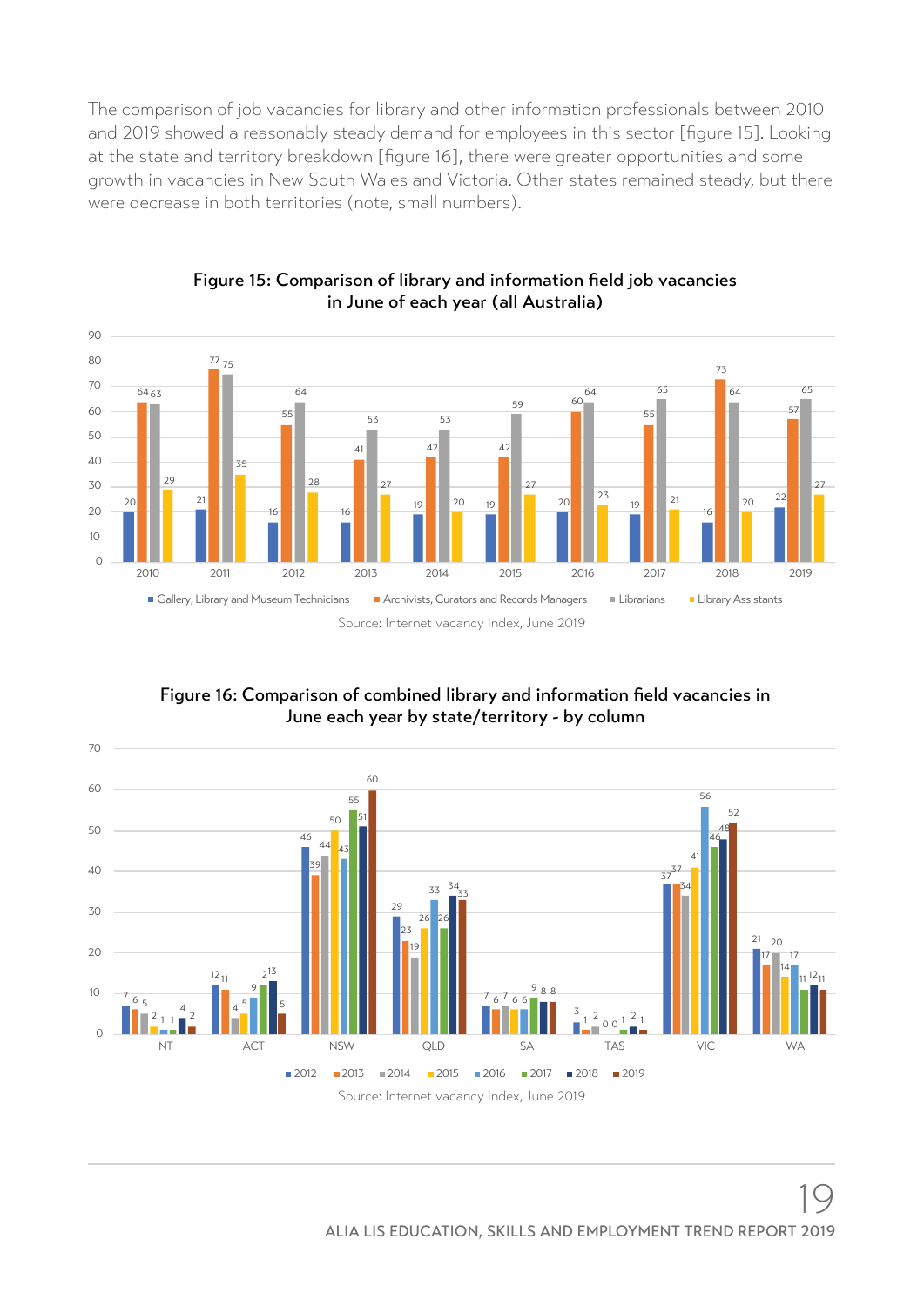



There were approximately 1000 jobs in the library and information supply sector, as noted in previous years, identified by the ABS Australian Industry statistics [table 2]. Often, employees of these companies were qualified library and information professionals.

|           | <b>Employment</b><br>end of June | <b>Wages and</b><br>salaries \$m | <b>Total income</b><br>\$m\$ | <b>Total expenditure</b><br>\$m\$ | <b>Earnings</b><br>before tax<br>(EBITDA) \$m |
|-----------|----------------------------------|----------------------------------|------------------------------|-----------------------------------|-----------------------------------------------|
| 2012-2013 | 1000                             | 54                               | 191                          | 166                               | 23                                            |
| 2013-2014 | 1000                             | 51                               | 182                          | 154                               | 28                                            |
| 2014-2015 | 1000                             | 49                               | 194                          | 153                               | 27                                            |
| 2015-2016 | 1000                             | 53                               | 216                          | 175                               | $22$ <sup>#</sup>                             |
| 2016-2017 | 1000                             | 60                               | 191                          | 164                               | $16*$                                         |
| 2017-2018 | 1000                             | 69                               | 210                          | 172                               | $32^*$                                        |

Table 2: Employment and financial performance of LIS businesses (vendors)

# Estimate has a relative standard error of 25% to less than 50% and should be used with caution

\* Estimate has a relative standard error of 10% to less than 25% and should be used with caution

Source: ABS Australian Industry 2017-2018 (for last three years' figures)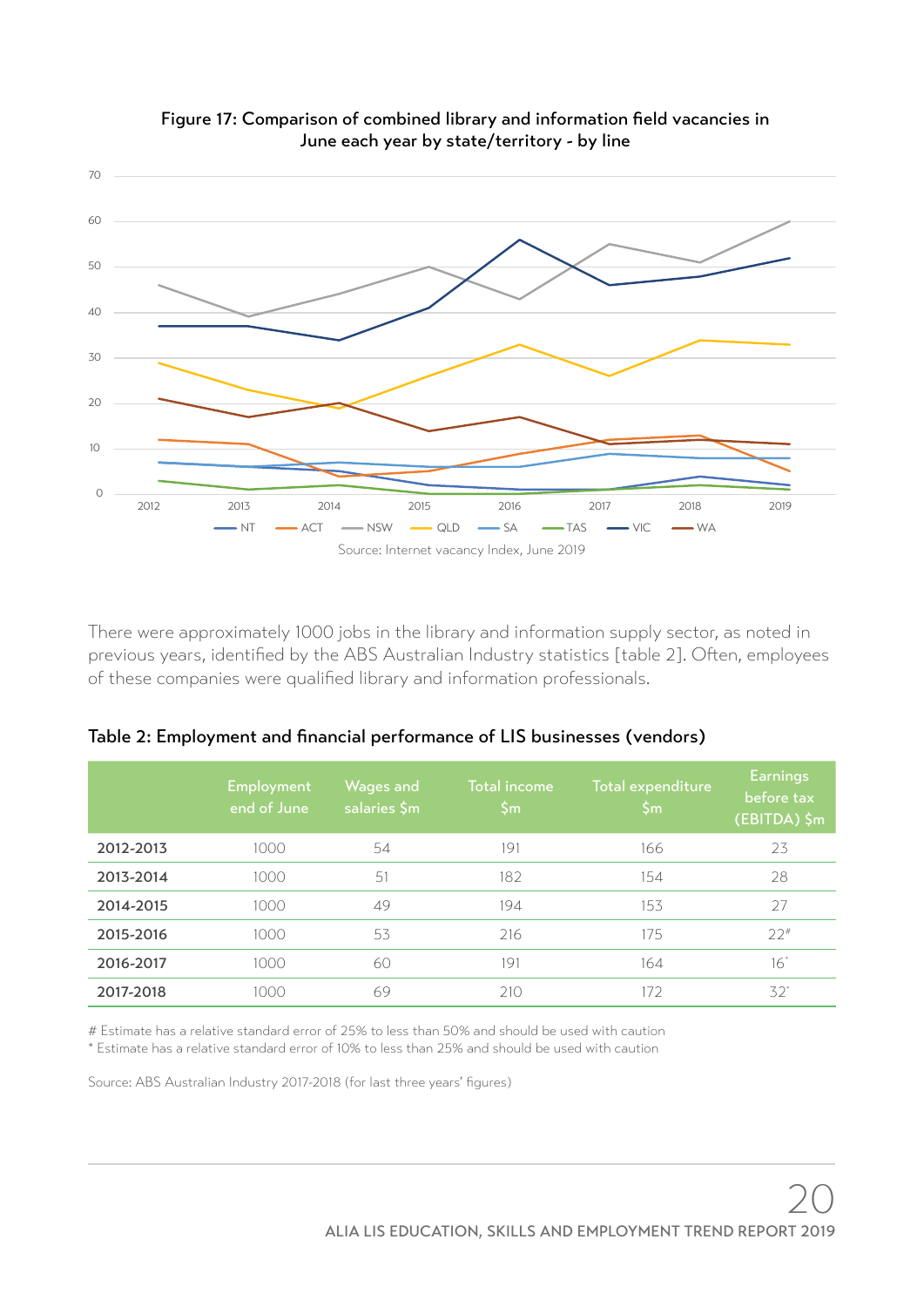# <span id="page-20-0"></span>SOURCES AND LINKS FOR MORE INFORMATION

ALIA's website has information about the library and information sector, education, employment, professional development and training, ALIA Employment and Careers www.alia.org.au/employment-and-careers and Careers in Library and Information Science www.alia.org.au/lis-careers

## ALIA accredited course listings:

- Librarians and information specialists (eligibility for ALIA Associate Membership AALIA) www.alia.org.au/librarians-and-information-specialists
- Library Technicians (eligibility for ALIA Library Technician Membership ALIATec) www.alia.org.au/library-technicians
- Teacher Librarians (eligibility for ALIA Associate Membership AALIA) www.alia.org.au/teacher-librarians
- No further intake www.alia.org.au/no-further-intake

2019: A Year in Libraries: A joint publication by National and State Libraries Australia (NSLA), the Australian Library and Information Association (ALIA) and the Australian Public Library Alliance (APLA). November 2019. www.nsla.org.au/sites/default/files/documents/nsla.2019 year-in-libraries.pdf

The future of LIS education, Australian Library and Information Association. November 2019. read.alia.org.au/future-lis-education

The Australian Bureau of Statistics provides data about Australian education and employment from a number of different perspectives, including the Australian Industry 2017-18 report at www.abs.gov.au/AUSSTATS/abs@.nsf/ allprimarymainfeatures/48791677FF5B2814CA256A1D0001FECD

The Department of Education hosts the Higher Education Statistics gathered from all Australian Higher Education institutions www.education.gov.au/student-data

The National Centre for Vocational Education Research data provides data about VET students www.ncver.edu.au/

The Department of Employment, Skills, Small and Family Business (formerly Department of Jobs and Small Business) publishes Australian Jobs and The Australian Jobs Occupation Matrix docs.jobs.gov.au/documents/australian-jobs-occupation-matrix and hosts the Labour Market Information Portal lmip.gov.au/ which includes the occupational projections and lmip. gov.au/default.aspx?LMIP/GainInsights/EmploymentProjections which includes the Internet Vacancy Index.